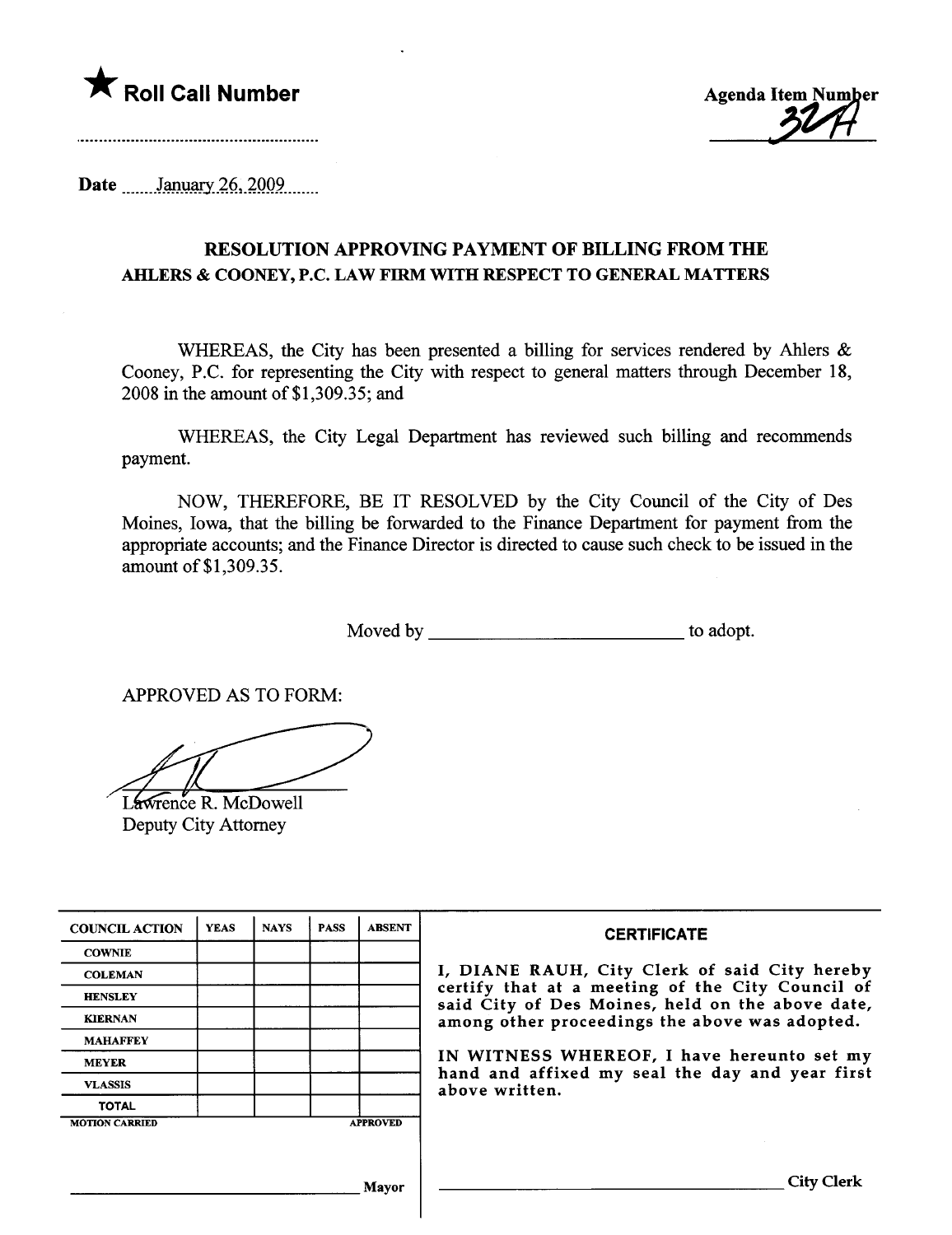9'A

AHLERS & COONEY, P.C. ATTORNEYS AT LAW 100 COURT AVENUE, SUITE 600 DES MOINES, IOWA 50309-2231 515-243-7611 FEDERAL ID 42-1323559

CITY OF DES MOINES, IOWA ATTORNEY - WJN ALLEN MC KINLEY, FINANCE DIR. /TREAS. CITY HALL, 400 ROBERT D. RAY DRIVE DES MOINES, IA 50309

INVOICE # 565077

DECEMBER 26, 2008

CLIENT NUMBER -10387

FOR PROFESSIONAL SERVICES RENDERED THROUGH DECEMBER 18, 2008

RE: 2008 GENERA

MATTER NUMBER - 214

| $6/24/08$ WJN | .50 CONFER WITH MS. DIDONATO RE MIDAMERICAN RECYCLING<br><b>AGREEMENT</b>                                |
|---------------|----------------------------------------------------------------------------------------------------------|
| $6/25/08$ WJN | .80 REVIEW PROPOSED MATERIAL EVENT NOTICES RE INSURED<br>BONDS; DRAFT ADVICE TO FINANCE DIRECTOR RE SAME |
| $6/27/08$ WJN | .50 CONFERENCES WITH MS. DIDONATO RE AMENDMENT TO<br>GOLF CART LEASE AGREEMENT                           |
| $7/15/08$ WJN | .30 REVIEW AND ADVICE TO FINANCE DIRECTOR RE FUNDING<br>OF NEW FIRE TRAINING FACILITY                    |
| $7/29/08$ WJN | .20 CONFER WITH FINANCE DIRECTOR RE TAX INCREMENT<br>USAGE IN OTHER DISTRICTS                            |
| $8/18/08$ WJN | .30 CONFER WITH MR. BROWN REGARDING FINANCING OF ZOO<br><b>TMPROVEMENTS</b>                              |
| 9/10/08 WJN   | .20 CONFERENCE WITH MS. DIDONATO AND MR. MCKINLEY RE<br>PROPOSED CREDIT FOR SANITARY SEWER IMPROVEMENTS  |
| $9/11/08$ WJN | .20 ADVICE TO FINANCE DIRECTOR RE FGIC NOTICE                                                            |
| $9/24/08$ WJN | .20 REVIEW BOND INSURER SUMMARY AND ADVICE TO FINANCE                                                    |
|               | DIRECTOR RE SAME                                                                                         |
| 10/27/08 WJN  | .20 CONFER WITH FINANCE DIRECTOR RE REVENUE BOND<br>COVERAGE CALCULATION                                 |
| 12/01/08 WJN  | .60 CONFER WITH MR. STANLEY RE FINANCING OF FIRE                                                         |
|               | TRAINING FACILITY; DRAFT ADVICE TO HIM RE SAME                                                           |
| 12/02/08 WJN  | .30 ADVICE TO FINANCE DIRECTOR RE URBAN RENEWAL BOND                                                     |
|               | FINANCING ALTERNATIVES AND PROCEDURES                                                                    |
| 12/09/08 WJN  | .40 CONFERENCES WITH FINANCE DIRECTOR RE PROPOSED                                                        |
|               | FUEL PURCHASING ARRANGEMENTS                                                                             |
| 12/10/08 WJN  | .90 REVIEW CORRESPONDENCE FROM FINANCE DIRECTOR RE                                                       |
|               | PROPOSED SUPERBLOCK FINANCING; DRAFT ADVICE TO                                                           |
|               | HIM RE SAME                                                                                              |
| 12/16/08 WJN  | .20 CONFER WITH FINANCE DIRECTOR RE PROCEDURES FOR                                                       |
|               | REALLOCATION OF UNSPENT BOND PROCEEDS                                                                    |

 $\bullet$